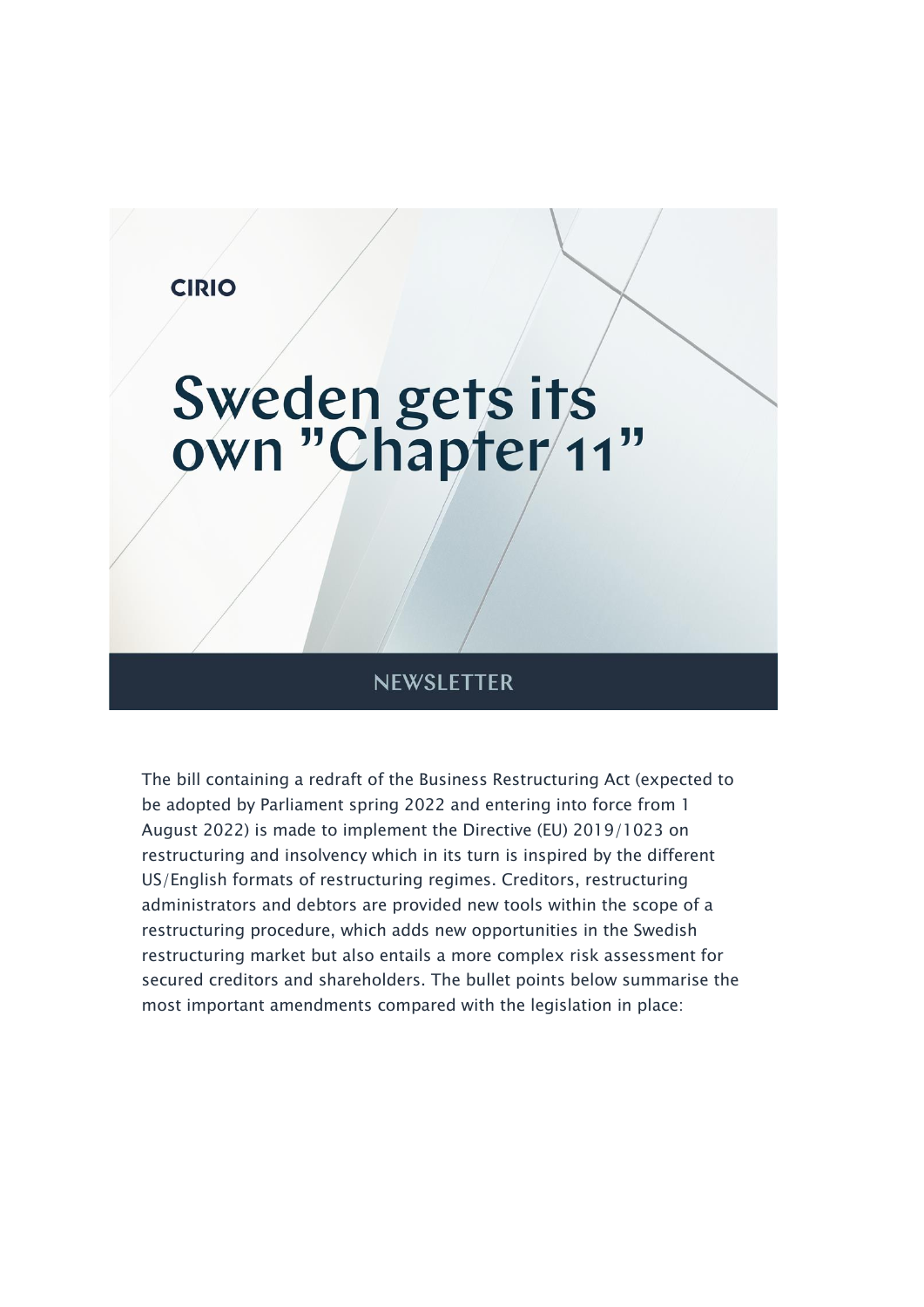## A new restructuring plan – the most critical change

All concerned parties will vote on the adoption of all legal implications of the restructuring plan (as opposed to the current order where the creditors only vote in a judicial composition to reduce unsecured cash claims down to 25 per cent). There are no boundaries as to what the restructuring plan may contain as long as the actions or undertaking can be legally verified. The restructuring plan may bind and have an impact on:

- Shareholders, who may lose their ownership in a debt-to-equity swaps or be diluted by actions set out in the restructuring plan (directly enforceable under the Companies Act).
- Secured creditors, who may have the terms and conditions of their agreements and claims altered by the restructuring plan.
- The debtor, who may be bound to follow the actions set out in the restructuring plan.
- Contractual parties, whereas terms of agreements may be altered. An extraordinary right of termination for all long-term agreements is also introduced.
- New financing, which is part of the adopted restructuring plan gaining super-priority (with priority rank over the business mortgage).

All concerned parties will be divided into different voting classes determined by the criteria of similar interest (for example secured creditors, suppliers, state creditors, subordinated creditors and shareholders). The restructuring plan will be approved if a majority of 2/3 within each group votes in favour of the plan (both capital/interests (in absolute numbers) and in number of creditors/parties (only counting active votes)).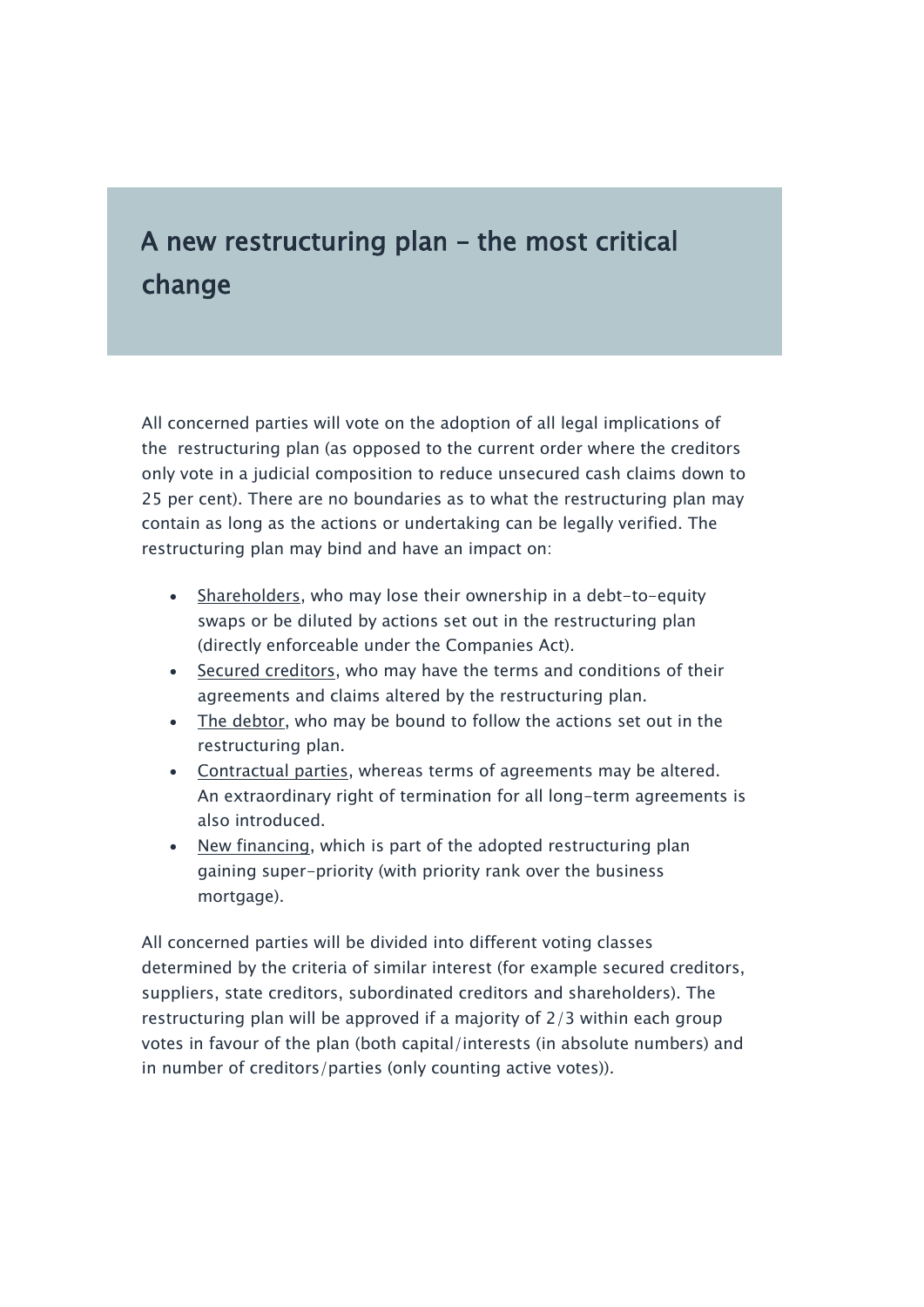The plan may also be approved by way of a cross-class cram down even if one or more groups have voted against the plan provided that a majority of groups support the plan and:

- One of the groups supporting the plan holds secured debt, or
- At least two concerned groups that would receive payment in a bankruptcy have voted in favour of the restructuring plan, and
- Any class with higher ranking debt always, with some exceptions for extraordinary reasons, receives full payment before a group with lower ranking debt receives any payment at all (the absolute priority rule).

The end result of the restructuring plan for all concerned parties involved must always be better than in an insolvent liquidation , also called the "the best-interest-of-creditors test", which may be tested by court if the restructuring plan is challenged by a creditor.

The debtor submits the restructuring plan and proposes what actions should be included. If the plan is rejected, the administrator is entitled to present an alternative plan for voting (where effective changes on the shareholder level are more likely). However, if the debtor has less than 250 employees and a turnover below 50 million euro, or a balance sheet total not exceeding 43 million euro the debtor must always approve the plan before the court can confirm it.

### Other major changes

Pledges may not be enforced during the restructuring proceeding if it is likely that the restructuring thereby is jeopardized, unless the creditor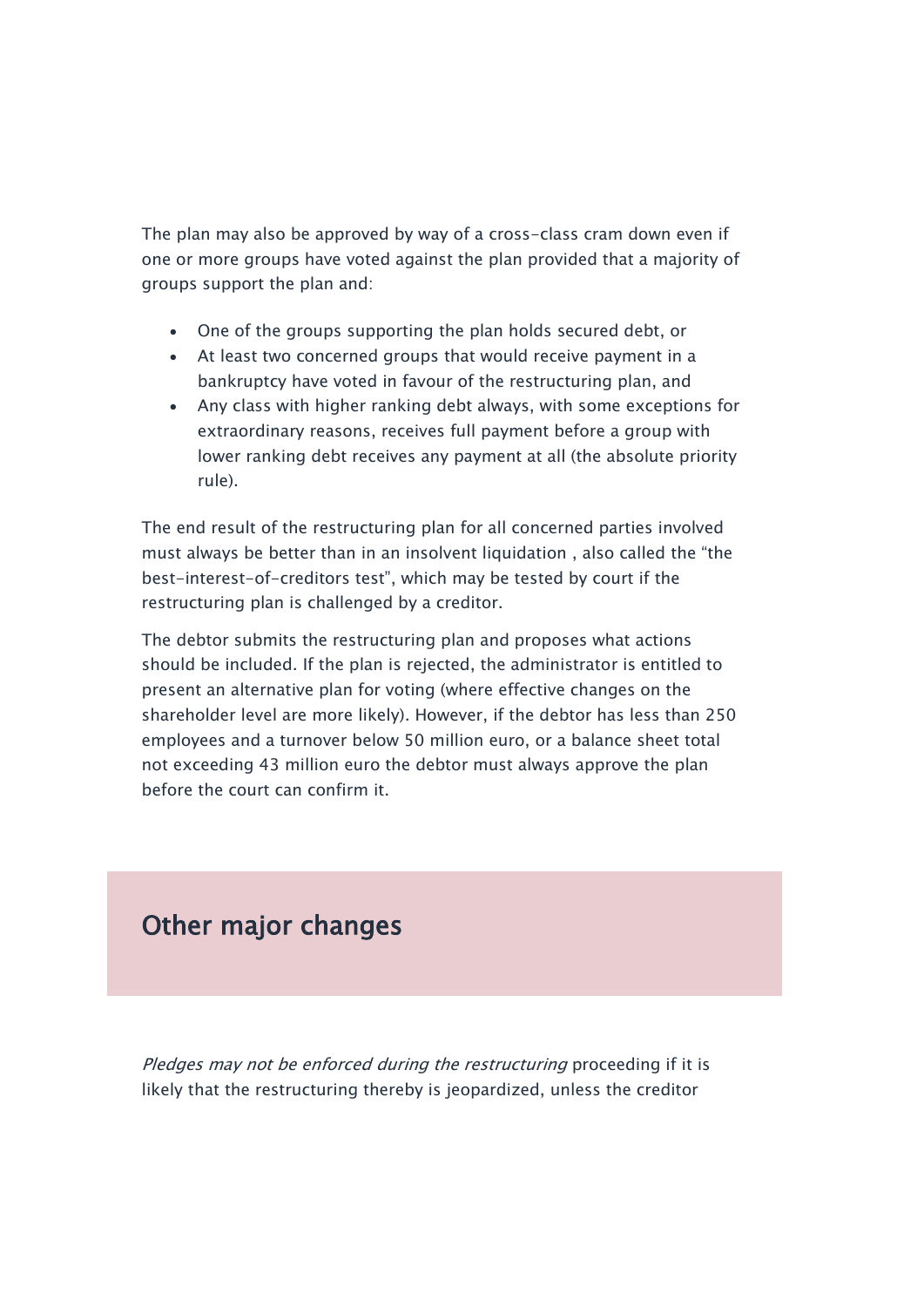otherwise would be harmed in an inequitable way. The administrator must approve of any enforcement measure. This is expected to have great impact on the secured creditors' negotiation position during the restructuring proceeding.

The current "cash principle" is not being upheld in the redrafted act and the debtor may take on new debt during the restructuring proceeding.

Number of courts handling all restructuring case will be reduced to one per region.

The circuit of professionals that may be appointed as administrator will be narrowed. Only lawyers appointed official receivers in bankruptcy on a regular basis may be appointed as restructuring administrators. The Swedish Enforcement Agency will supervise the proceedings and the administrators.

The super-priority right (which ranks above the business mortgage) for temporary restructuring loans will be amended. The super-priority right for temporary restructuring loans will require the consent from the administrator. The super-priority right will automatically cease if a) a reconstruction plan is adopted or, b) no reconstruction plan is adopted and i) three months have passed after the reorganisation proceeding has been terminated and ii) no application for insolvent liquidation is filed with the court within that time.

The required actions from the board of directors and CEO upon critical capital shortage according to the Swedish Companies Act (when the equity falls below 50 per cent of the registered share capital) is changed to extend the time for restoring the equity level until at least two months after the restructuring proceeding has been finalised (with some exceptions).

#### The act is proposed to enter into force 1 August 2022.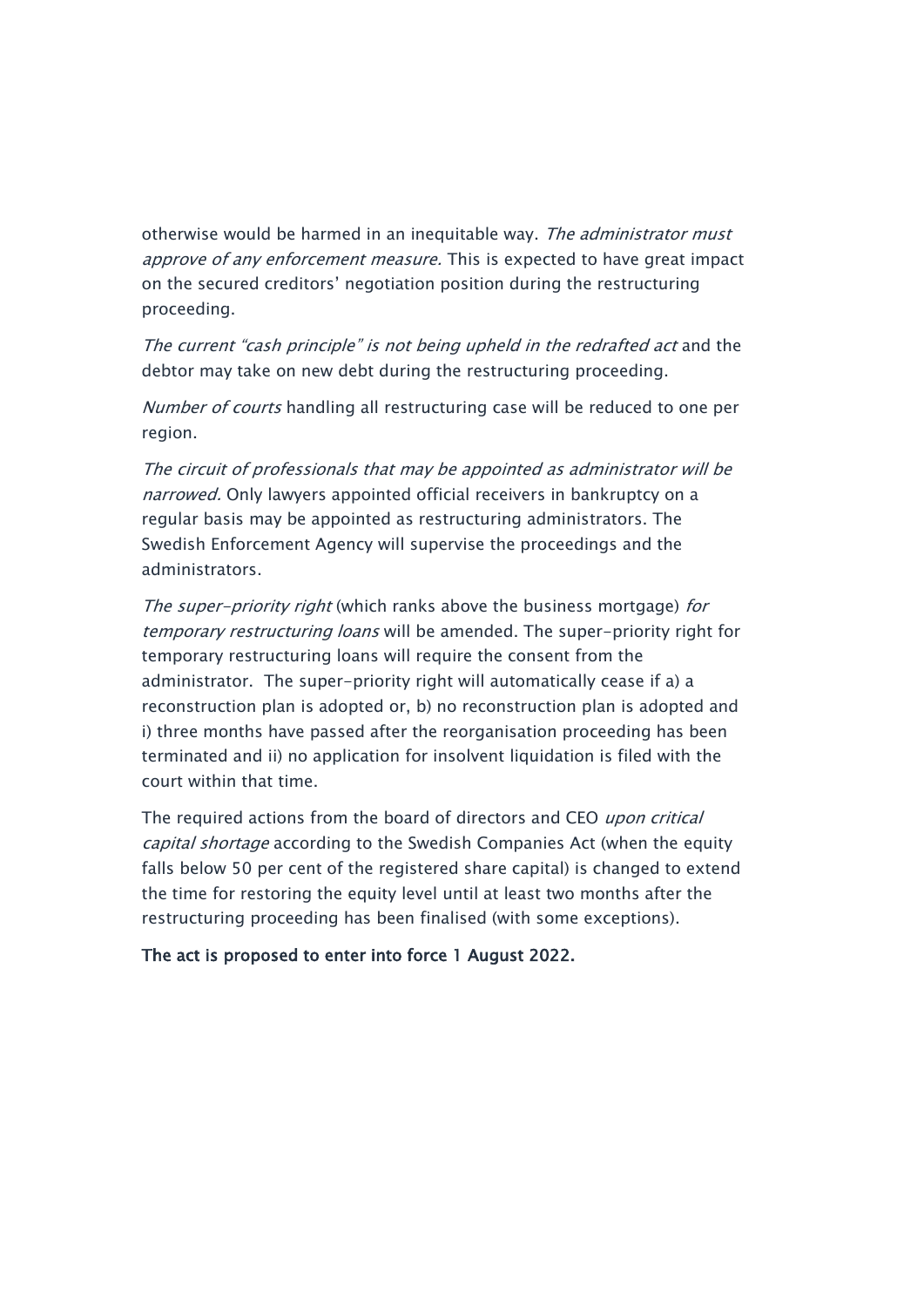# **Contact**







| Karl Björlin     | L |
|------------------|---|
| Partner          |   |
| E-mail           |   |
| +46 76 617 09 45 |   |

| Lars-Henrik Andersson |  |
|-----------------------|--|
| Partner               |  |
| E-mail                |  |
| +46 76 617 08 22      |  |

| Pierre Pettersson |  |
|-------------------|--|
| Partner           |  |
| $E$ -mail         |  |
| +46 76 617 08 55  |  |